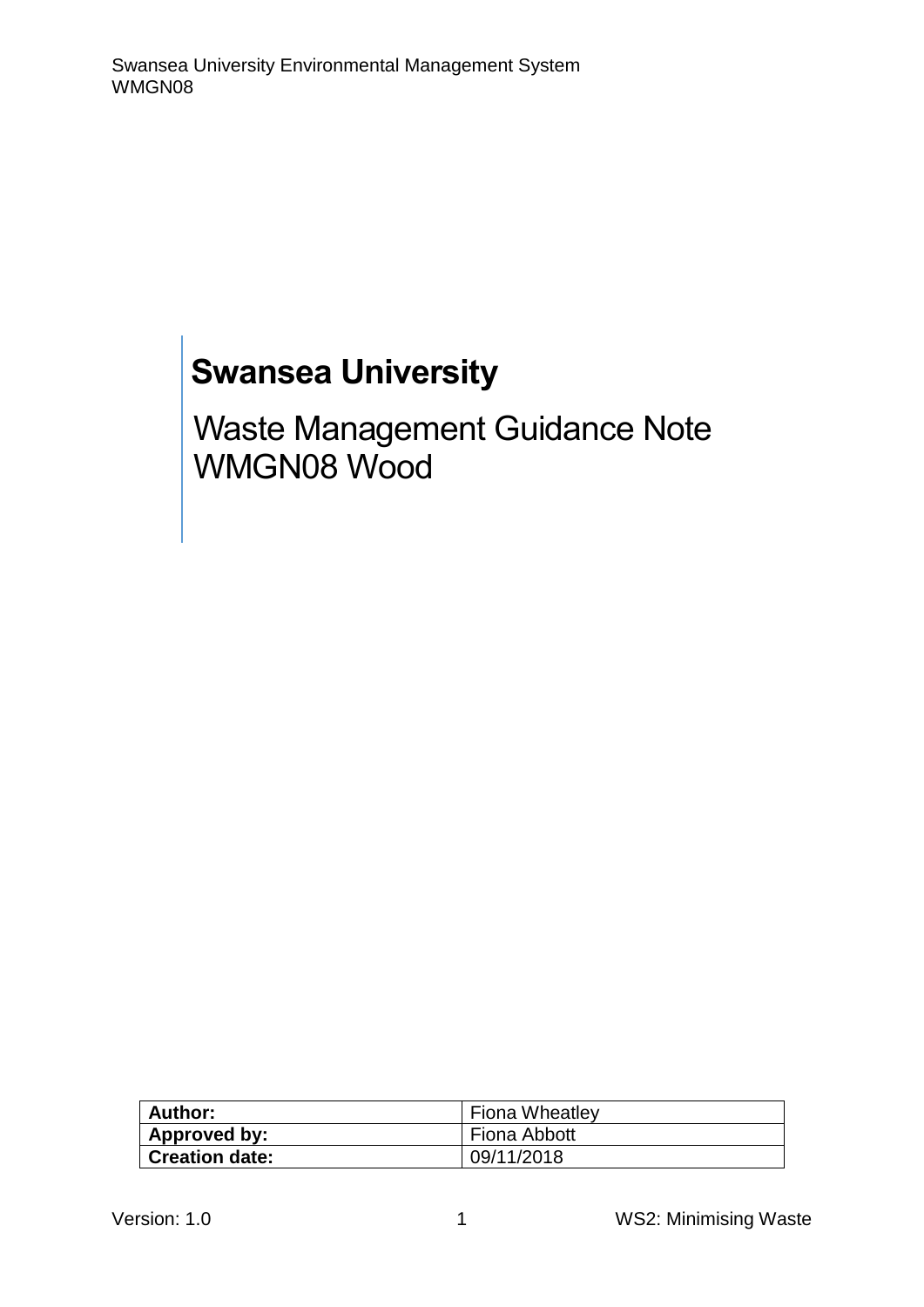| <b>Waste Management Guidance Note WMGN08</b><br><b>Wood</b> |                          |
|-------------------------------------------------------------|--------------------------|
| <b>Location Generated</b>                                   | Varied                   |
| <b>EWC</b>                                                  | 20-01-02                 |
| Type                                                        | <b>Controlled Waste</b>  |
| <b>Disposal Method</b>                                      | Segregated for recycling |
| Bin/ Bag Type                                               | <b>Skip</b>              |

# **Duty of Care Requirements**

Any business or public body that generates waste materials should apply the waste hierarchy to all streams in order to minimise the amount of waste sent for disposal. In practice, this means ensuring all wastes are segregated at source and disposed of via the correct stream. General municipal waste should therefore be the last option for waste.

The University has committed to segregating its waste at source and focusing on separating key recycling streams; cans, paper, plastics, food and glass. Segregation at source improves recyclate quality and also adheres to the Waste Regulations (England and Wales) 2011. The Regulations stipulate that materials such as paper, metal, plastic and glass must be collected separately if it is necessary to encourage high quality of the recycling of the material.

Though classified as non-hazardous it is a legal requirement under the Hazardous Waste Regulations to segregate hazardous wastes from non-hazardous wastes and to ensure that all wastes are correctly classified. Incorrectly disposing of hazardous waste via the general municipal waste stream can lead to legal and financial penalties dependent upon the severity of the noncompliance.

Wood recycling will include items such as;

- Soft wood
- MDF
- Plywood
- Chipboard
- Wood chip
- **•** Pallets

#### **Items**

Wood and large volumes of wood waste should not deposited into the internal quad/duo recycling bins, nor external non-recycling or recycling Bins. For any material that has an unknown composition and/or contamination, then lease contact the Sustainability team (**[estates-waste@swansea.ac.uk](mailto:estates-waste@swansea.ac.uk)**) for guidance and further details.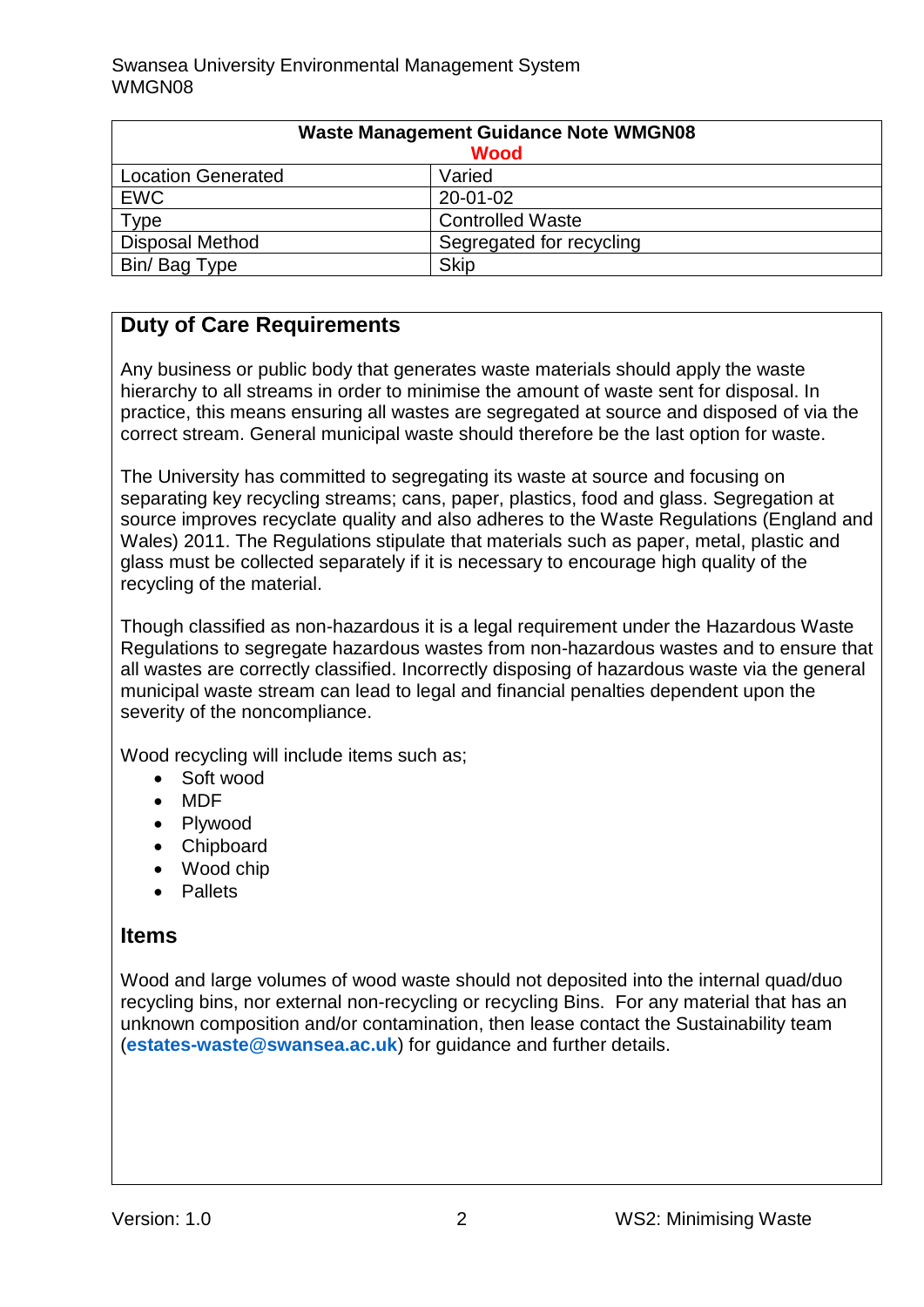## **Disposal Instructions**

The University has an external wood skip on the Singleton Campus into which all types of wood including softwood, MDF plywood, chipboard, wood chip and pallets can be placed. However, any contaminated or treated wood must be placed into the non-recycling skip.



Figure 1 – Swansea University 35 yard roll on-rolloff wood skip

At both Singleton and Bay campuses to dispose of wood including softwood, MDF plywood, chipboard, wood chip and pallets please place a Works Order via the University's [Help Desk](https://quemis.swan.ac.uk/Q2_Live/login) portal. Do not leave wood waste and pallets in any external locations across University campuses. If located at Singleton, to bring wood waste directly to the wood skip, please email [estates-waste@swansea.ac.uk](mailto:estates-waste@swansea.ac.uk) first for access.

### **Disposal Cost**

The disposal cost is factored into the University's waste management service provision; therefore there is no direct cost to individuals/Colleges/PSUs. However individuals can minimise cost and contribute the University's target to achieve 63% diversion rate away EFW or landfill by utilising the general waste stream only when required.

### **Labelling**

See template

**For further guidance please contact [estates-waste@swansea.ac.uk](mailto:estates-waste@swansea.ac.uk)**